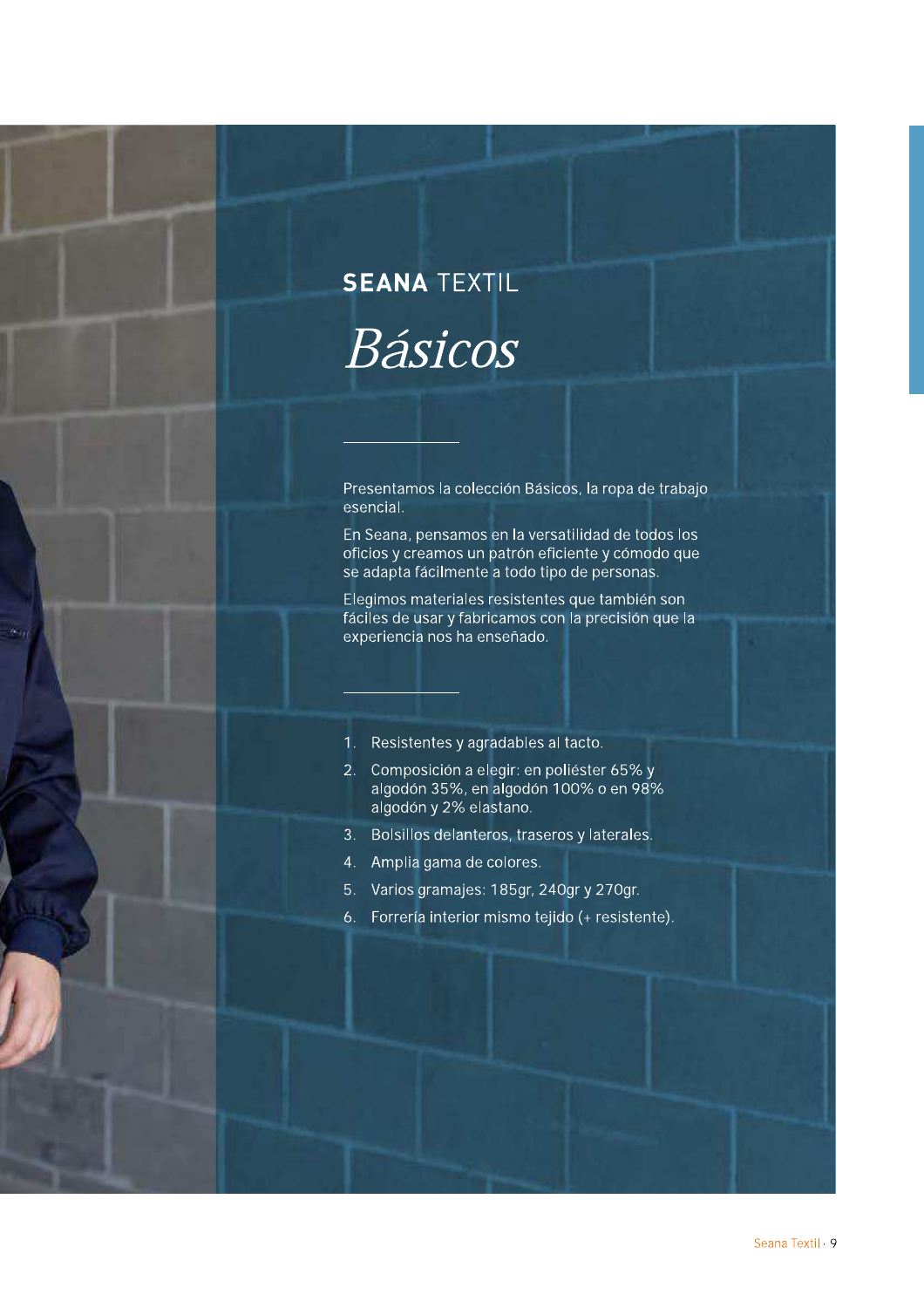**BÁSICOS** 

#### **PALS-2B** Pantalón bandas reflectantes



| Código | Teiido | Composición                  | Gramaje | Colorido                  |
|--------|--------|------------------------------|---------|---------------------------|
| 10370  | Sarga  | 65% Poliéster<br>35% Algodón | 240 gr. | Marino<br>Azulina<br>Gris |



- Pantalón 1/2 cintura elástica espalda.  $\mathbf{1}$
- 2 2 bolsillos delanteros inclinados, relojera.
- 3 1 bolsillo trasero cortado.
- 4 1 bolsillo lateral carpintero.
- 5 2 BANDAS REFLECTANTES DE ALTA VISIBILIDAD.

. . . . . .

Tallas  $34 - 68$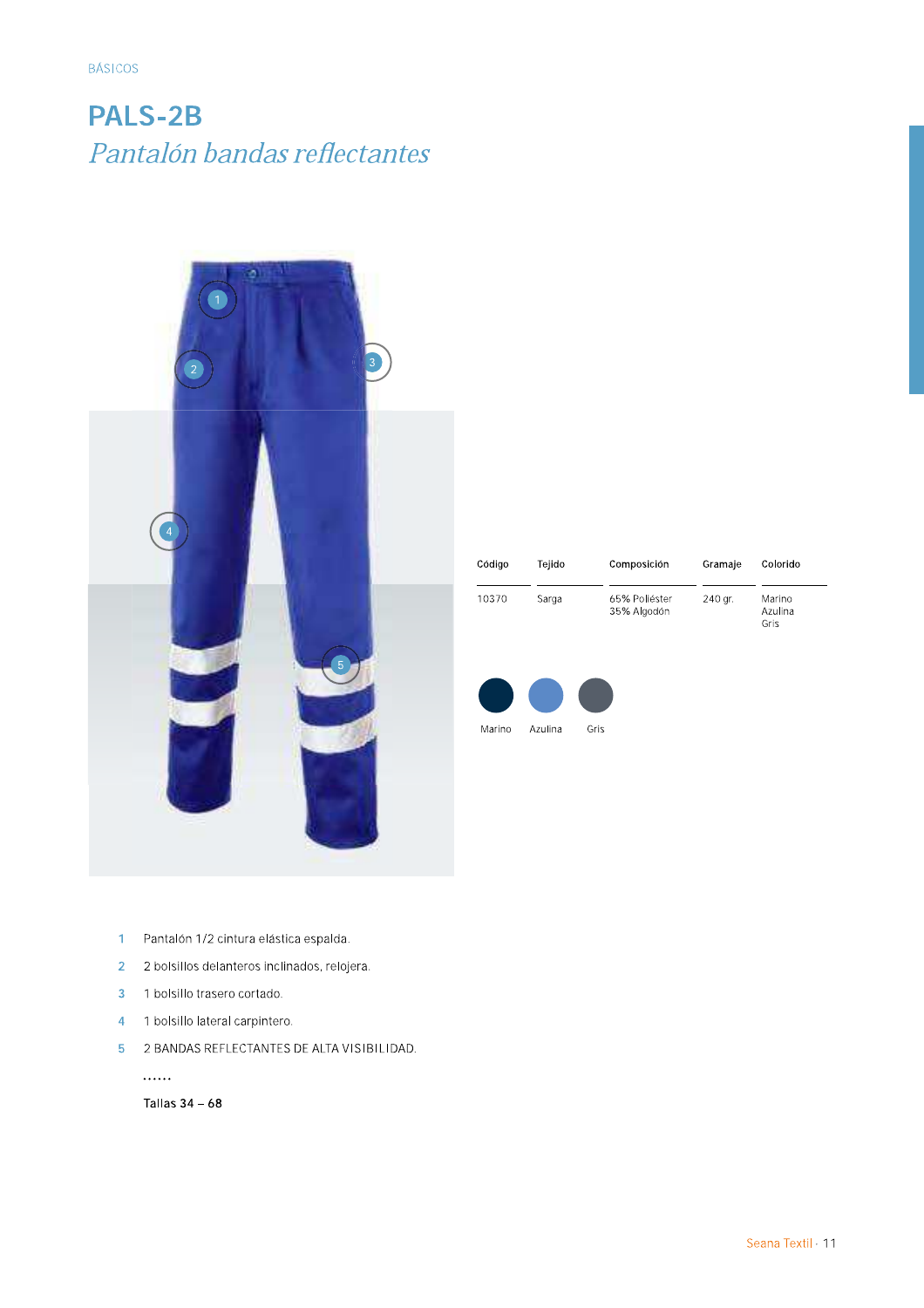## **MULTI-2B** Pantalón bandas reflectantes



| Código | Tejido    | Composición                  | Gramaje | Colorido                                                                             |
|--------|-----------|------------------------------|---------|--------------------------------------------------------------------------------------|
| 11383  | Sarga     | 65% Poliéster<br>35% Algodón | 240 gr. | Marino<br>Azulina<br>Gris<br>Verde Botella<br>Verde Hoja<br>Negro<br>Beige<br>Blanco |
| 11154  | Sarga     | 100% Algodón                 | 270 gr. | Marino<br>Azulina<br>Gris<br>Negro                                                   |
| 12488  | Gabardina | 65% Poliéster<br>35% Algodón | 185 gr. | Marino<br>Gris<br>Negro                                                              |
| 11158  | Gabardina | 100% Algodón                 | 185 gr. | Marino<br>Gris<br>Negro                                                              |



Botella

Blanco

- Pantalón 1/2 cintura elástica espalda.  $\overline{1}$
- $\overline{2}$ 2 bolsillos delanteros inclinados, relojera.
- $\overline{3}$ 1 bolsillo trasero de parche con clip.
- $\overline{4}$ 2 bolsillos laterales de parche con fuelle, tapeta y velcro en ambas piernas.

FORRERIA MISMO TEJIDO.

2 BANDAS REFLECTANTES.

. . . . . .

Tallas  $34-68$ 

Seana Textil · 13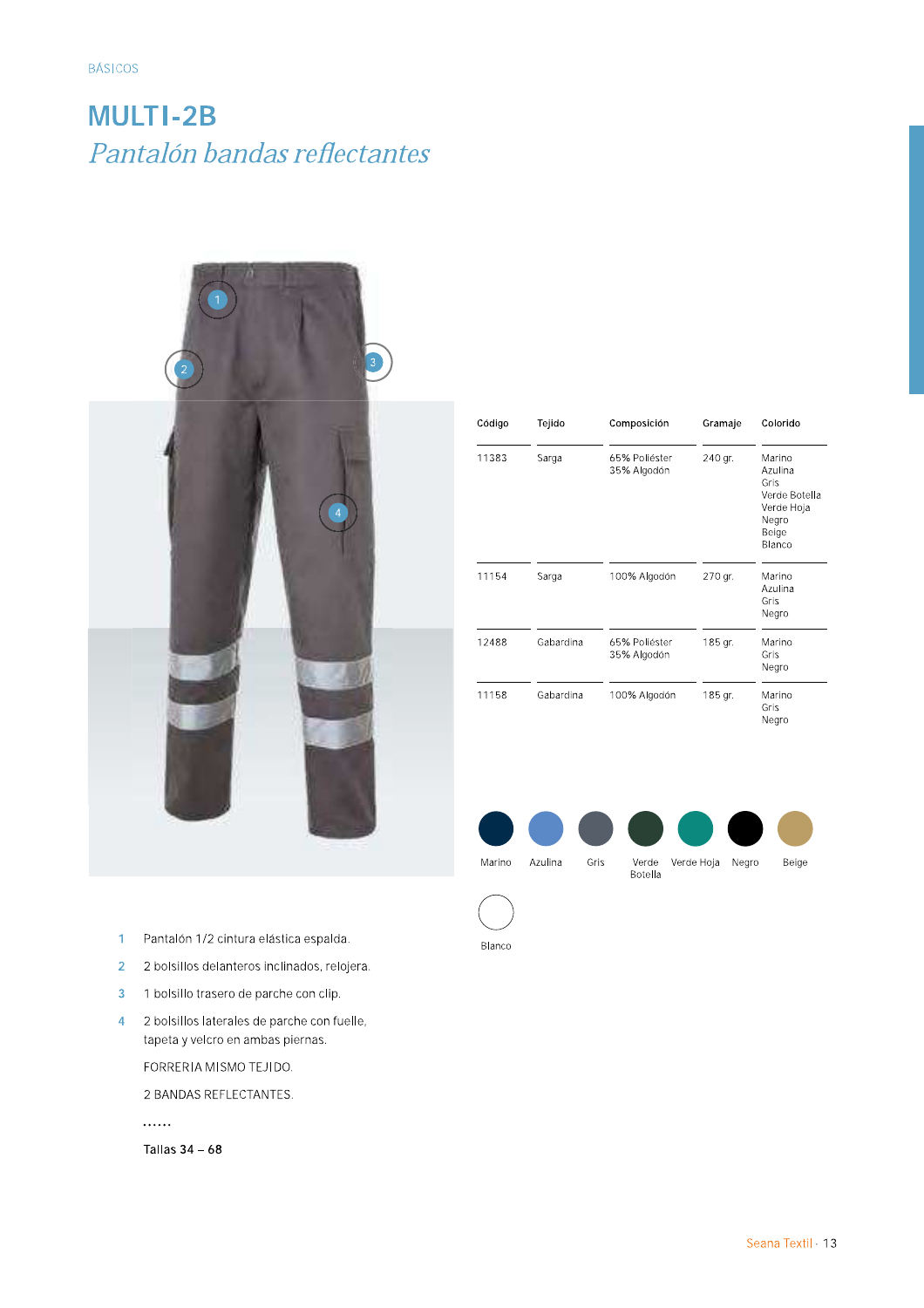**BÁSICOS** 

#### **MULTI-RE** Pantalón reforzado



| Código   | Tejido  |        | Composición                  |       | Gramaje |                  | Colorido                                                                 |
|----------|---------|--------|------------------------------|-------|---------|------------------|--------------------------------------------------------------------------|
| 12180    | Sarga   |        | 65% Poliéster<br>35% Algodón |       | 240 gr. |                  | Marino<br>Azulina<br>Blanco<br>Gris<br>Beige<br>Verde Botella<br>Negro   |
| 12150    | Sarga   |        | 100% Algodón                 |       | 270 gr. |                  | Marino<br>Azulina<br>Gris<br>Grisáceo<br>Beige<br>Verde Botella<br>Negro |
|          |         |        |                              |       |         |                  |                                                                          |
| Marino   | Azulina | Blanco | Gris                         | Beige |         | Verde<br>Botella | Negro                                                                    |
|          |         |        |                              |       |         |                  |                                                                          |
| Grisáceo |         |        |                              |       |         |                  |                                                                          |

- $\overline{1}$ Pantalón gomas laterales.
- $\overline{2}$ 2 bolsillos delanteros inclinados, relojera.
- 1 bolsillo trasero de parche con tapeta y clip.  $\overline{3}$
- 2 bolsillos laterales de parche con fuelle,  $\overline{\mathbf{4}}$ tapeta y velcro en ambas piernas.

REFUERZO EN CULERA Y RODILLERAS.

. . . . . .

Tallas  $36 - 66$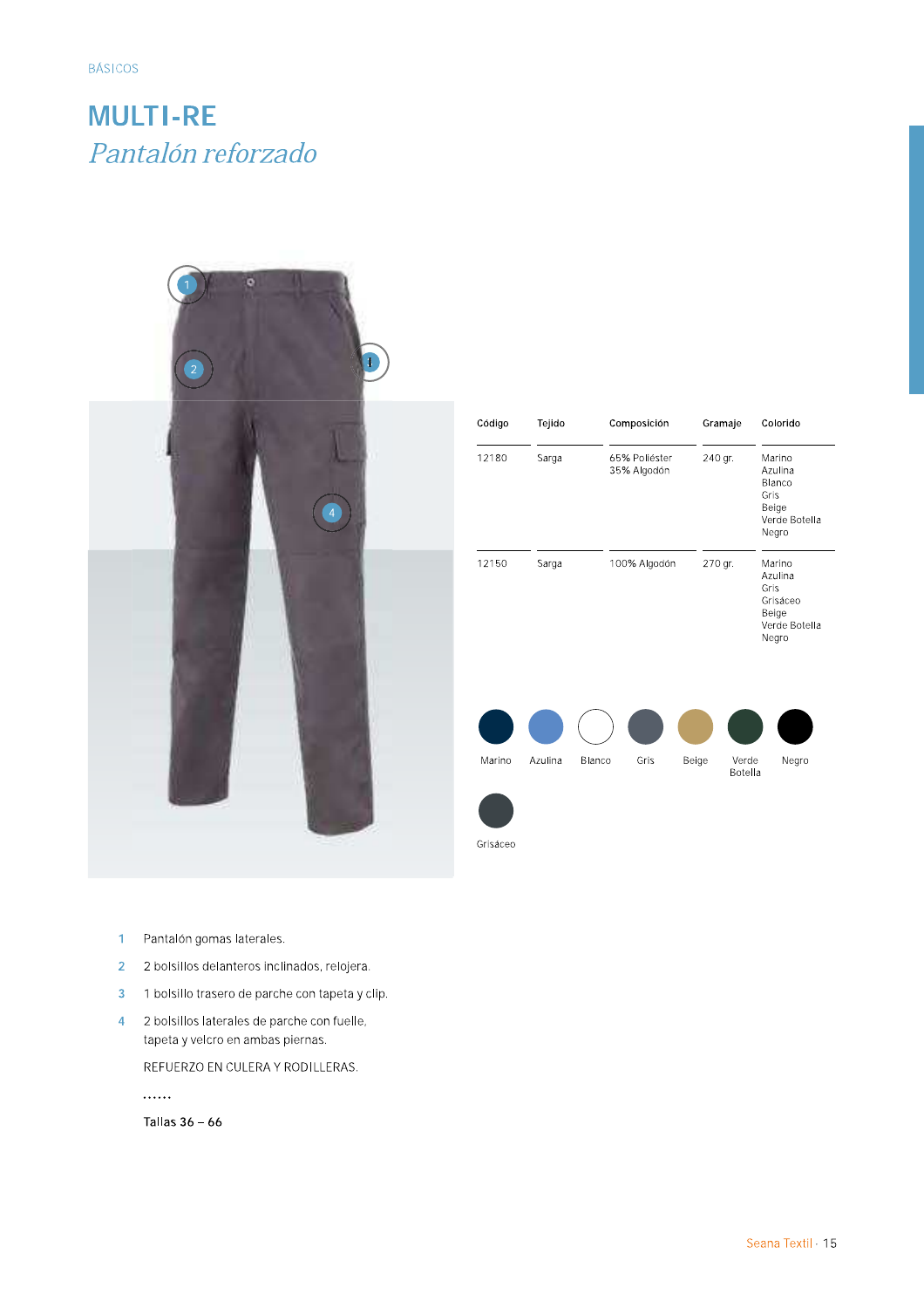#### **MULTI-FORRO** Liso Franela



Pantalón 1/2 cintura elástica espalda.

2 bolsillos delanteros inclinados, relojera.

1 bolsillo trasero de parche con clip.

2 bolsillos laterales de parche con fuelle, tapeta y velcro en ambas piernas.

FORRADO SARGA LISA FRANELA. 100% ALGODÓN DE 150 gr.

FORRERIA MISMO TEJIDO.

 $\cdots$ 

Tallas XS - 3XL

| Código | Tejido |                  | Composición                  | Gramaje | Colorido                                 |
|--------|--------|------------------|------------------------------|---------|------------------------------------------|
| 16370  | Sarga  |                  | 65% Poliéster<br>35% Algodón | 240 gr. | Marino<br>Gris<br>Verde Botella<br>Negro |
|        |        |                  |                              |         |                                          |
| Marino | Gris   | Verde<br>Botella | Negro                        |         |                                          |



#### **MULTI-2B-FORRO** Liso Franela



Pantalón 1/2 cintura elástica espalda.

2 bolsillos delanteros inclinados, relojera.

1 bolsillo trasero de parche con clip.

2 bolsillos laterales de parche con fuelle, tapeta y velcro en ambas piernas.

2 BANDAS REFLECTANTES.

FORRADO SARGA LISA FRANELA. 100% ALGODÓN DE 150 gr.

FORRERIA MISMO TEJIDO.

. . . . . .

| Código | Tejido |                  | Composición                  | Gramaje | Colorido                                 |
|--------|--------|------------------|------------------------------|---------|------------------------------------------|
| 16373  | Sarga  |                  | 65% Poliéster<br>35% Algodón | 240 gr. | Marino<br>Gris<br>Verde Botella<br>Negro |
|        |        |                  |                              |         |                                          |
| Marino | Gris   | Verde<br>Botella | Negro                        |         |                                          |

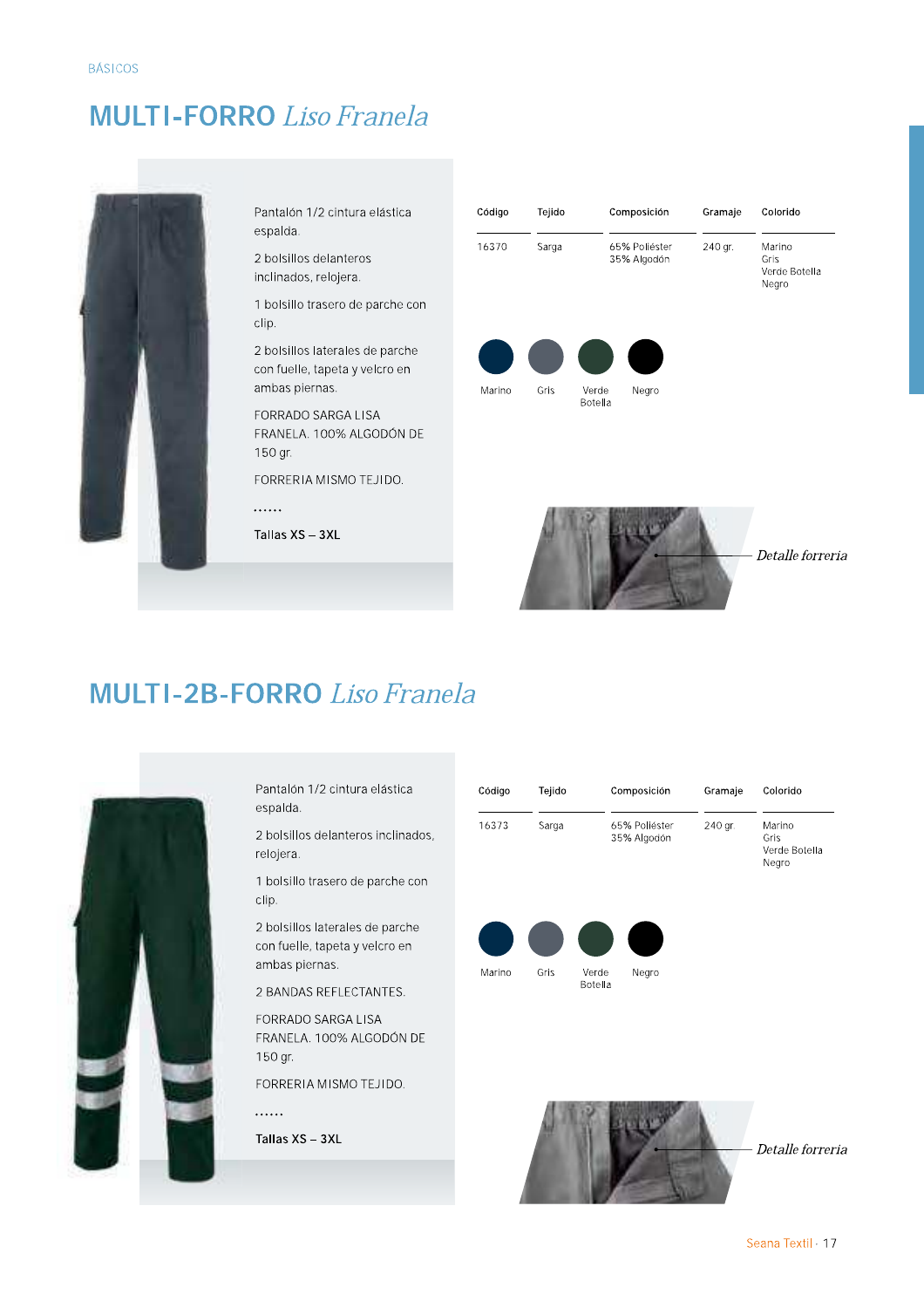**BÁSICOS** 

# **MULTI-P** Pantalón pana multibolsillos



| Código | Tejido  | Composición                  | Gramaje | Colorido                        |
|--------|---------|------------------------------|---------|---------------------------------|
| 10996  | Cordolé | 80% Algodón<br>20% Poliéster | 315 gr. | Marino<br>Gris<br>Beige<br>Kaki |
|        |         |                              |         |                                 |

Kaki

Marino

Gris

Beige

- Pantalón pana 1/2 cintura elástica espalda.  $\overline{1}$
- $\overline{2}$ 2 bolsillos delanteros inclinados, relojera.
- $\overline{3}$ 1 bolsillo trasero de parche con clip.
- 2 bolsillos laterales de parche, tapeta y velcro en  $\overline{\mathbf{4}}$ ambas piernas.

. . . . . .

Tallas 36 - 66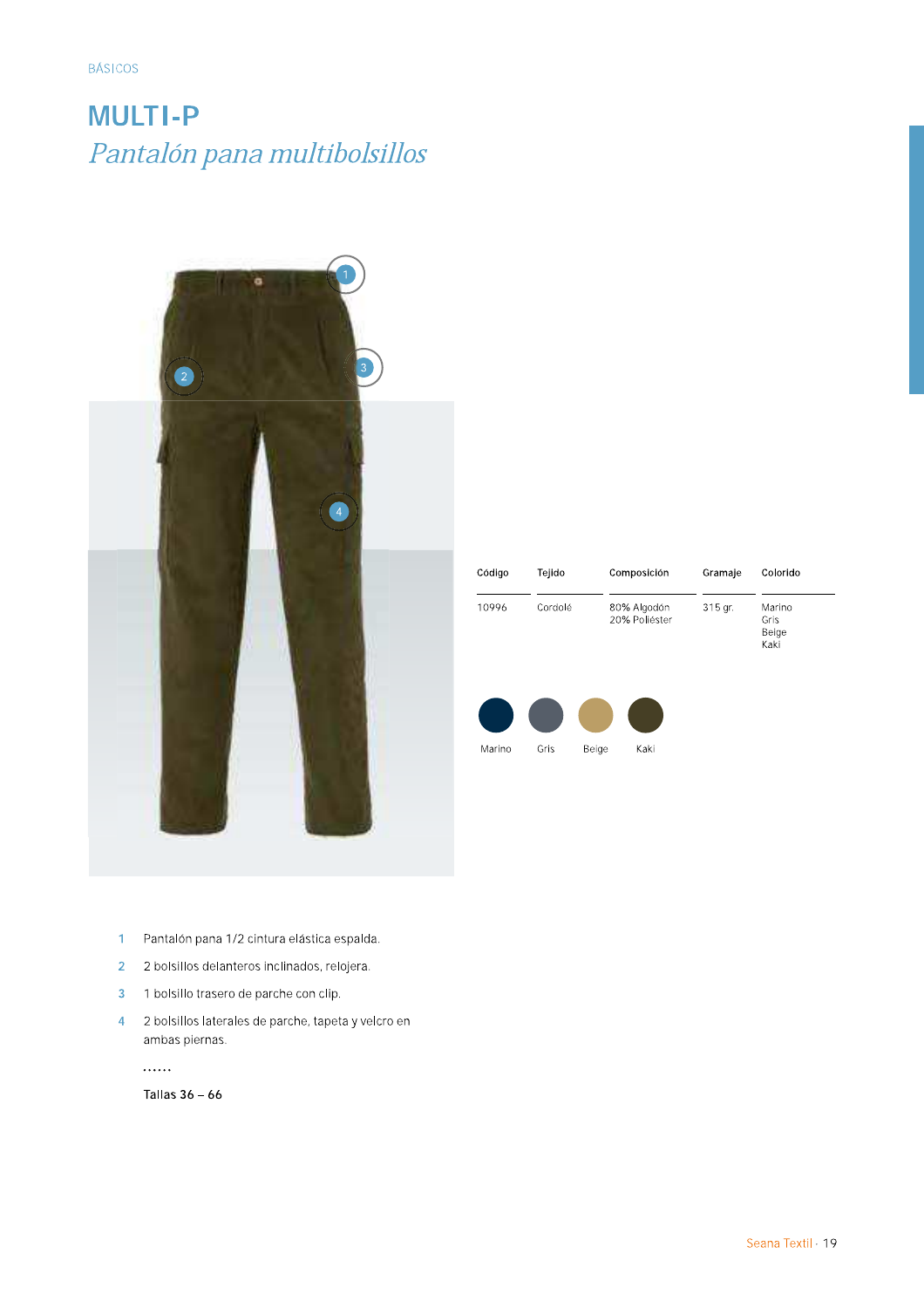#### **CHINO SRA.** Pantalón elastano



Pantalón ELASTANO trincha mismo tejido.

2 bolsillos delanteros inclinados, relojera.

2 bolsillos traseros cortados con ojal y botón.

. . . . . .

Tallas S - 2XL



| Código | Tejido    | Composición                | Gramaje | Colorido                |
|--------|-----------|----------------------------|---------|-------------------------|
| 15151  | Gabardina | 98% Algodón<br>2% Elastano | 260 gr. | Marino<br>Gris<br>Negro |





#### **MULTI SRA.** Pantalón elastano



Pantalón elastano modelo señora ½ cintura elástica espalda.

2 bolsillos delanteros inclinados, relojera.

1 bolsillo trasero de parche con clip.

2 bolsillos laterales de parche con fuelle, tapeta y velcro en ambas piernas.

FORRERÍA MISMO TEJIDO.

. . . . . .



| Código | Tejido    | Composición                | Gramaje | Colorido                          |
|--------|-----------|----------------------------|---------|-----------------------------------|
| 14155  | Gabardina | 98% Algodón<br>2% Elastano | 260 gr. | Marino<br>Gris<br>Negro<br>Blanco |
|        |           |                            |         |                                   |
|        |           |                            |         |                                   |

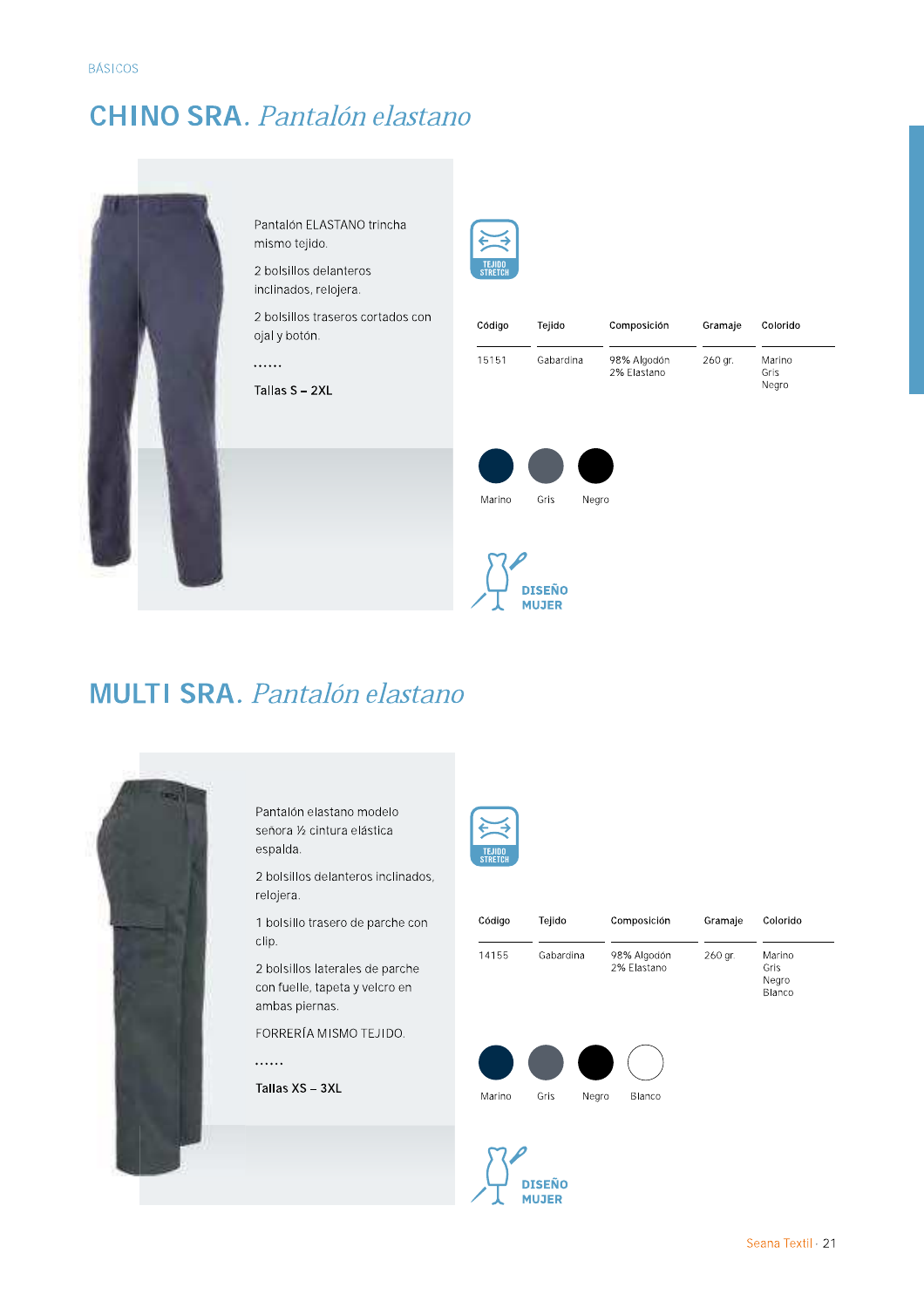#### **BER** Bermuda multibolsillos



#### **BER-1B** Bermuda bandas reflectantes



Bermuda ½ cintura elástica espalda.

2 bolsillos delanteros inclinados, relojera.

1 bolsillo trasero de parche con clip.

2 bolsillos laterales de parche con fuelle, tapeta y velcro en ambas piernas.

FORRERÍA MISMO TEJIDO.

1 BANDA REFLECTA NTE.

. . . . . .

Tallas  $36 - 66$ 

| Código | Tejido    | Composición                  | Gramaje | Colorido                                         |
|--------|-----------|------------------------------|---------|--------------------------------------------------|
| 18385  | Sarga     | 65% Poliéster<br>35% Algodón | 240 gr. | Marino<br>Gris<br>Negro                          |
| 18388  | Gabardina | 65% Poliéster<br>35% Algodón | 185 gr. | Marino<br>Gris                                   |
| 17153  | Sarga     | 100% Algodón                 | 185 gr. | ¡Nuevo color!<br>Marino<br>Gris<br>¡Nuevo color! |
|        |           |                              |         |                                                  |



Negro

Colorido

Marino

Azulina

Blanco

Negro Rojo Granate

Marino

Azulina Gris

Marino

Verde

Hoja

Gris

Verde

Botella

Negro *Nuevo color!* 

*¡Nuevo color!* 

Beige<br>Verde Botella<br>Verde Hoja

Gris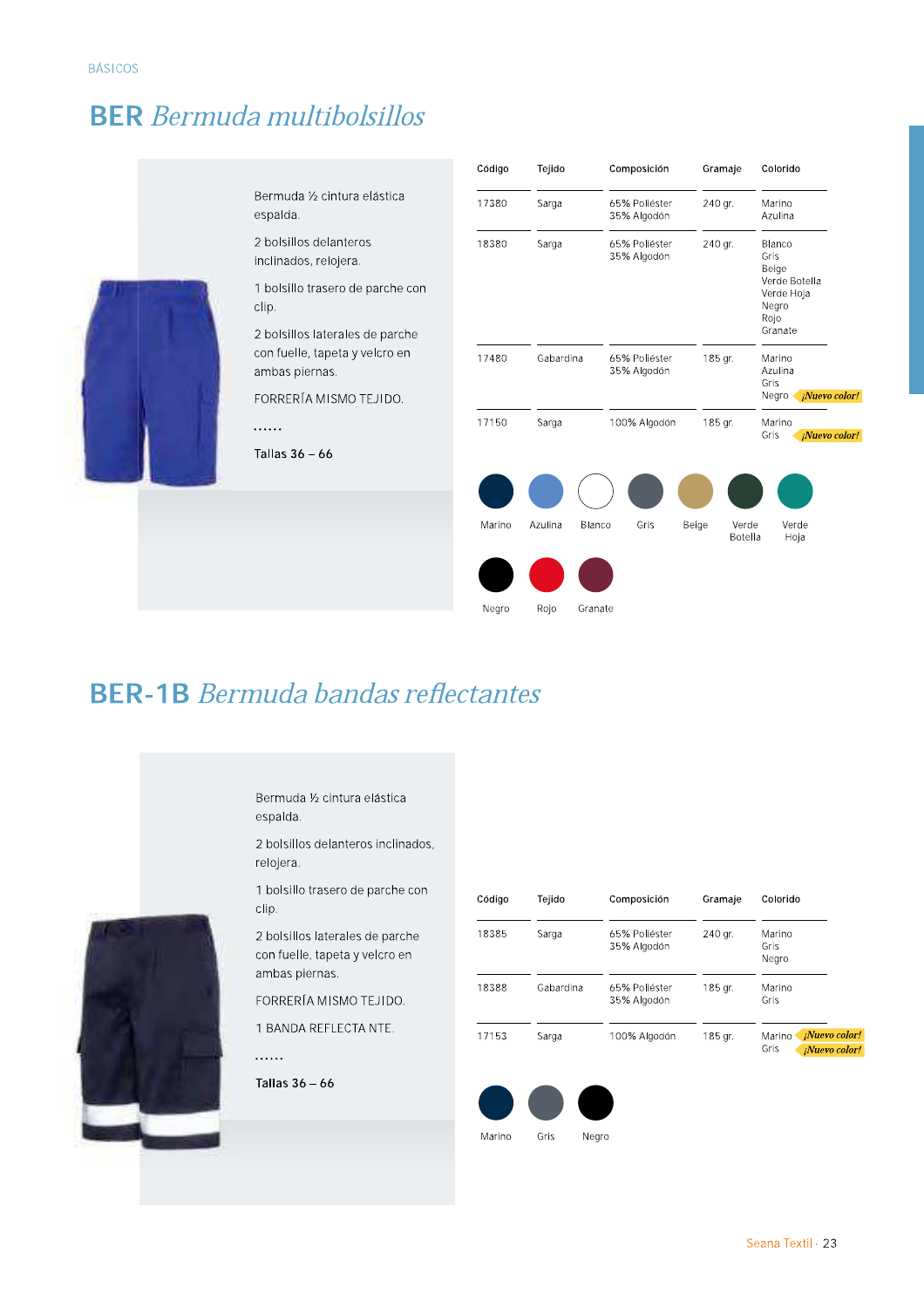# CALA-M/L BÁSICOS<br>**CALA-M/L**<br>*Camisa manga larga*



| Código | Tejido  | Composición                  | Gramaje          | Colorido                                                                       |
|--------|---------|------------------------------|------------------|--------------------------------------------------------------------------------|
| 23601  | Plana   | 65% Poliéster<br>35% Algodón | 110 gr.          | Marino<br>Azulina                                                              |
| 23701  | Plana   | 65% Poliéster<br>35% Algodón | 110 gr.          | Blanco<br>Gris<br>Beige<br>Azafata<br>Verde Hoja<br>Rojo<br>Granate<br>Celeste |
| 22301  | Sarga   | 100% Algodón                 | 185 gr.          | Marino<br>Azulina<br>Gris<br>Celeste                                           |
|        |         |                              |                  |                                                                                |
|        |         |                              |                  |                                                                                |
| Marino | Azulina | Blanco<br>Gris               | Beige<br>Azafata | Verde Hoja                                                                     |
|        |         |                              |                  |                                                                                |
| Roio   | Granate | Celeste                      |                  |                                                                                |

- & Camisa manga larga.
- 2 bolsillos con cartera.
- ( Puños oial y botón
- ) Canesú y pinzas en espalda.

Tallas:  $35 - 36 / 53 - 54$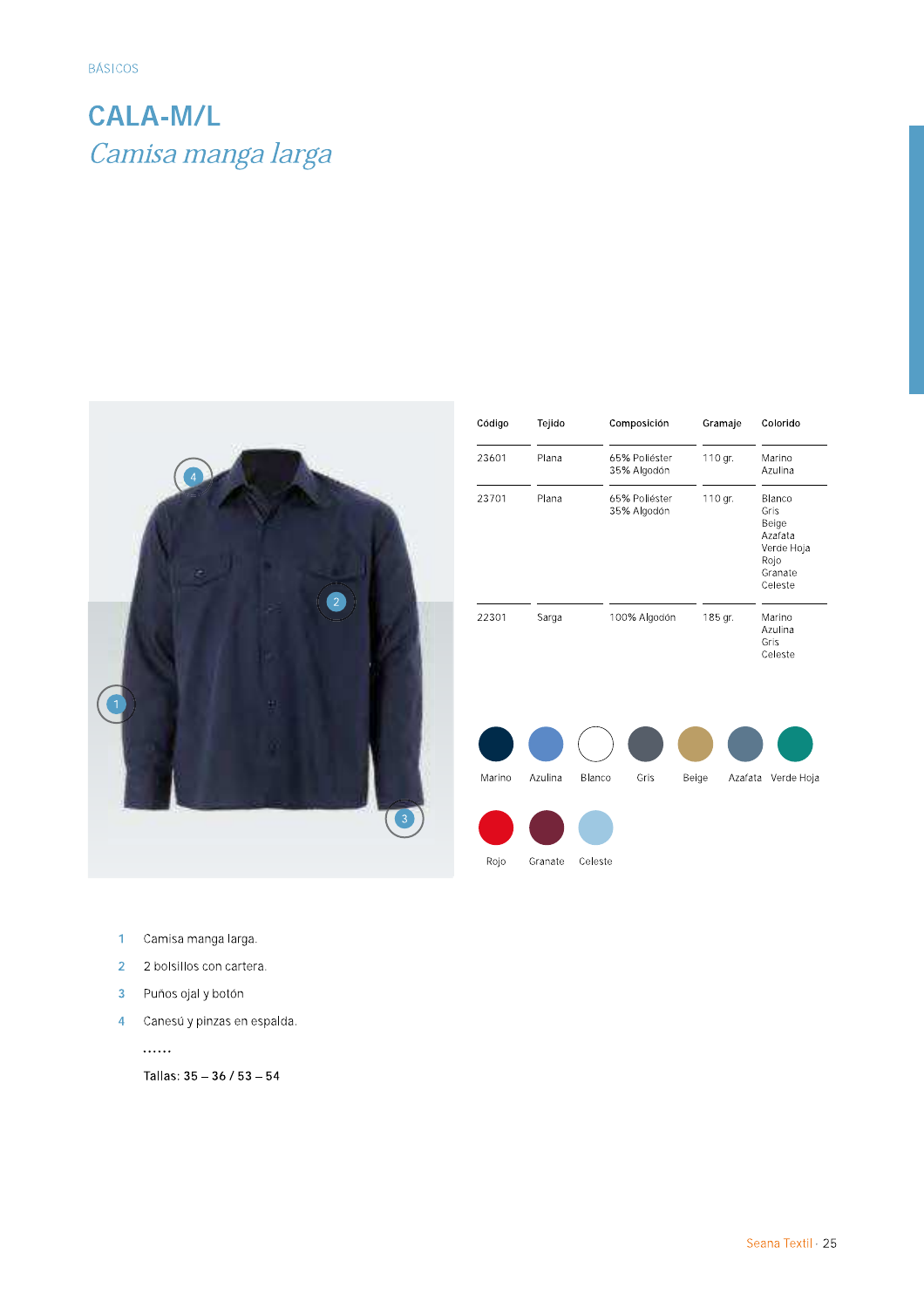# **VESTIR-M/L** Camisa manga larga



| Código | Teiido | Composición                  | Gramaje | Colorido          |
|--------|--------|------------------------------|---------|-------------------|
| 25701  | Plana  | 65% Poliéster<br>35% Algodón | 110 gr. | Blanco<br>Celeste |



- $\mathbf{1}$ Camisa manga larga.
- $\overline{2}$ 1 bolsillo.
- Puños, ojal y botón.  $\overline{3}$
- Canesú y pinzas en espalda.  $\overline{4}$

......

Tallas: 35 - 36 / 53 - 54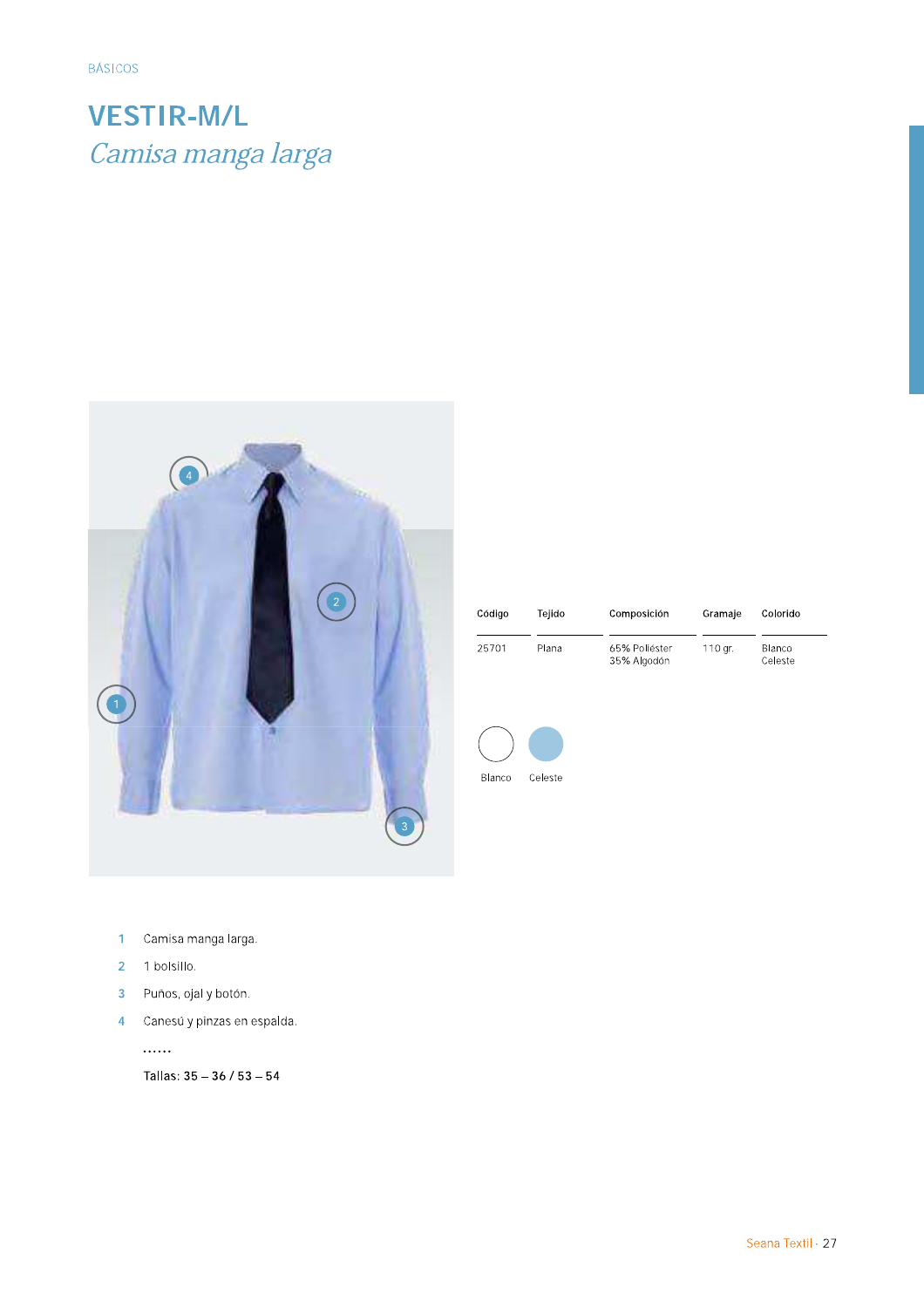## **ALAN** Cazadora botones



| Código | Tejido | Composición                  | Gramaje | Colorido                                         |
|--------|--------|------------------------------|---------|--------------------------------------------------|
| 30380  | Sarga  | 65% Poliéster<br>35% Algodón | 240 gr. | Marino<br>Azulina                                |
| 31380  | Sarga  | 65% Poliéster<br>35% Algodón | 240 gr. | Blanco<br>Gris<br>Beige<br>Azafata<br>Verde Hoja |
| 30150  | Sarga  | 100% Algodón                 | 270 gr. | Marino<br>Azulina                                |
| 31150  | Sarga  | 100% Algodón                 | 270 gr. | Gris                                             |



- $\mathbf{1}$ Cazadora botones vistos.
- 2 2 bolsillos con cartera, puño ojal y botón.
- 3 Pinzas espalda en cinturilla.

. . . . . .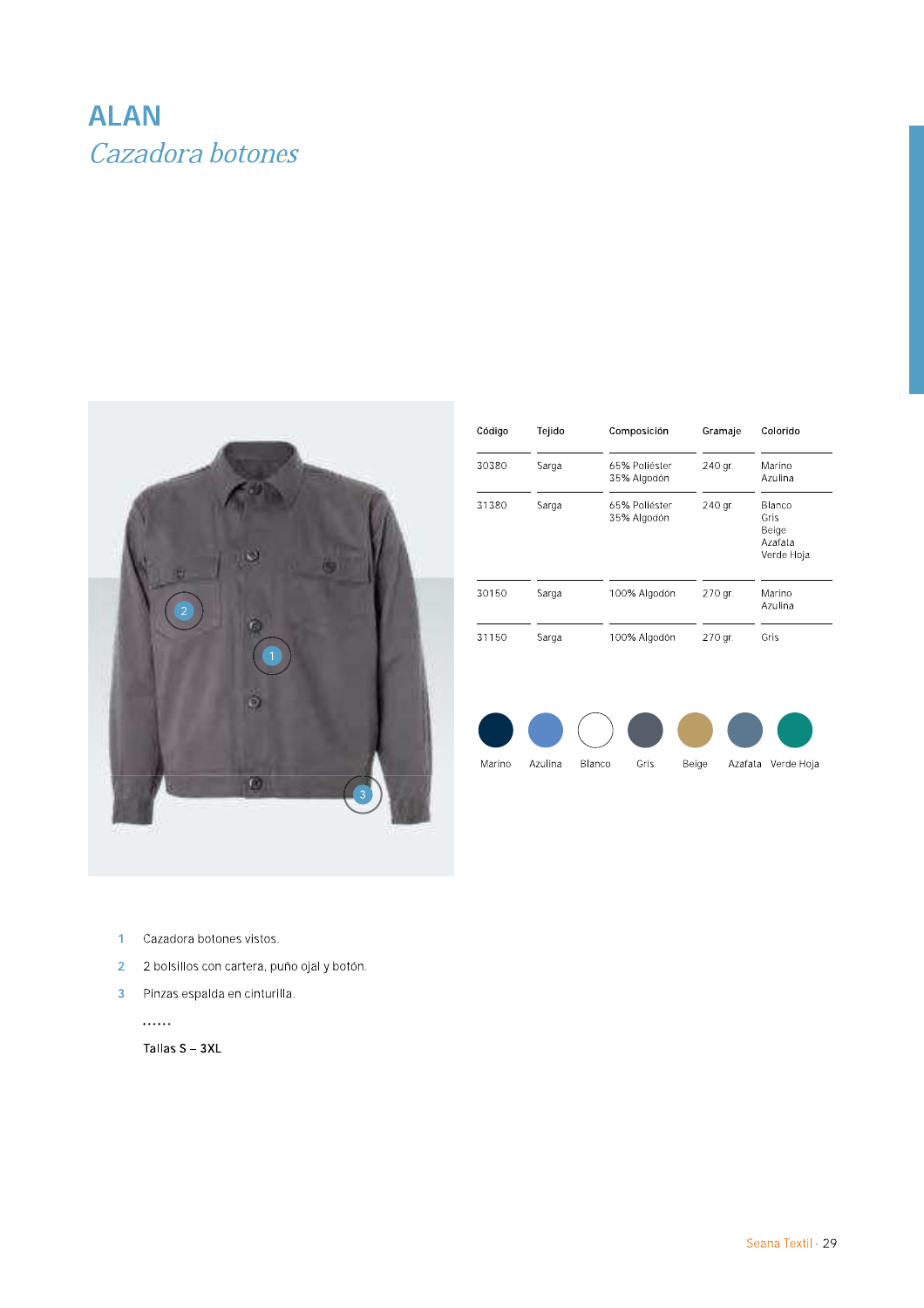# LAD-2B Cazadora cremallera bandas reflectantes



| Código | Teiido | Composición                  | Gramaje | Colorido                                                |
|--------|--------|------------------------------|---------|---------------------------------------------------------|
| 37370  | Sarga  | 65% Poliéster<br>35% Algodón | 240 gr. | Marino<br>Azulina<br>Gris                               |
| 38153  | Sarga  | 100% Algodón                 | 270 gr. | <i>¡Nuevo color!</i><br>Marino<br>Gris<br>¡Nuevo color! |



- Cazadora cremallera central sopatada.  $\mathbf{1}$
- $\overline{2}$ 2 bolsillos de parche con tapeta y cremallera.
- Puños elásticos.  $\overline{3}$
- 4 Pinzas espalda en cinturilla y gomas laterales. 2 BANDAS REFLECTANTES EN TORSO Y MANGAS. . . . . . .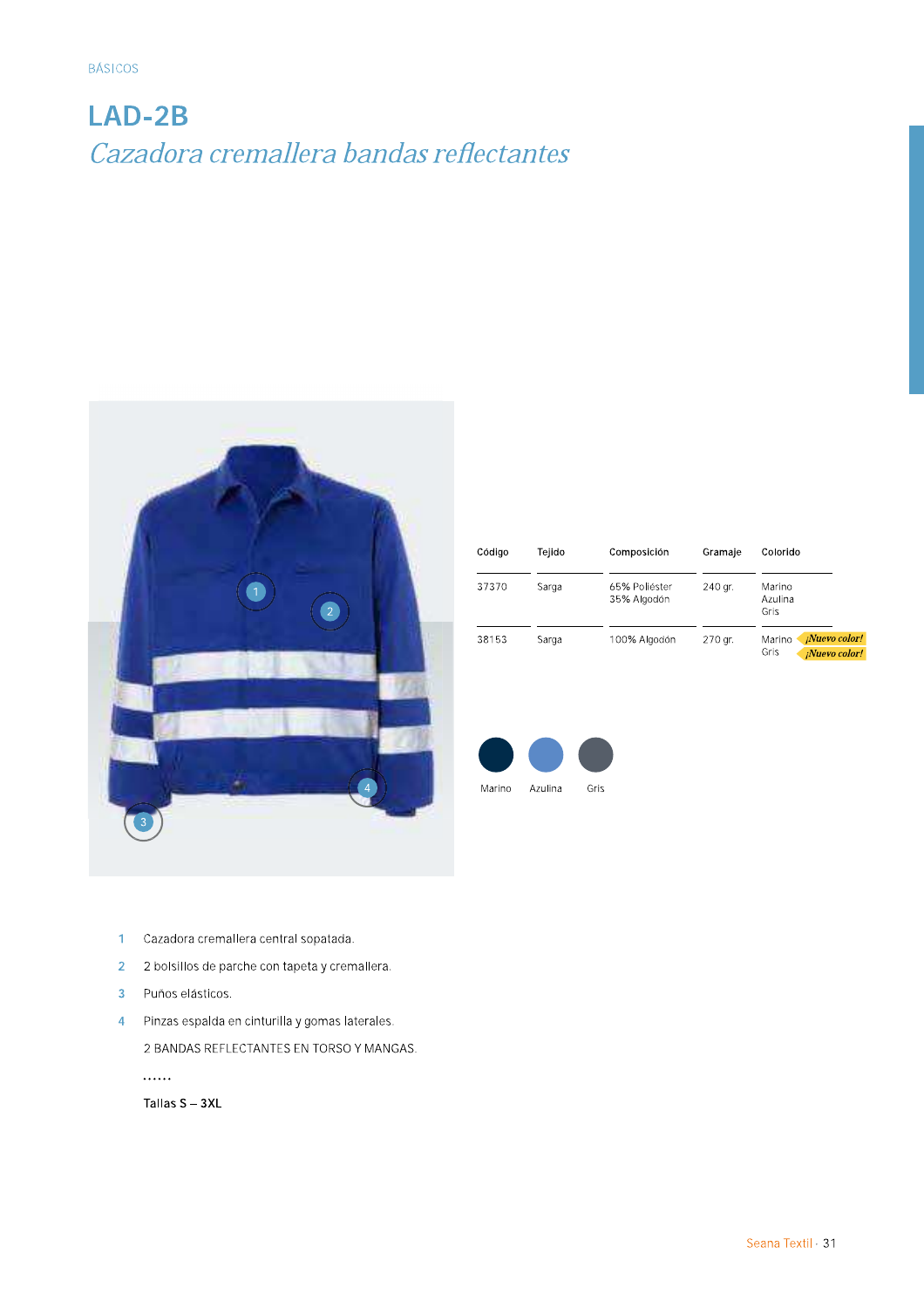## **TIAN** Chaqueta softshell





| Código | Tejido | Composición                                                                              | Gramaje | Colorido                |
|--------|--------|------------------------------------------------------------------------------------------|---------|-------------------------|
| 37906  | Sarga  | Exterior:<br>92% Poliéster<br>8% Membrana<br>TPU Flastano<br>Interior:<br>100% Poliéster | 320 gr. | Marino<br>Gris<br>Negro |



- Manga ranglan.  $\overline{1}$
- $\overline{2}$ Cremallera central.
- $\overline{3}$ 1 bolsillo cremallera en pecho.
- $\overline{4}$ 2 bolsillos inferiores cortados con cremallera.
- $\overline{5}$ Puño regulable con velcro.
- Cintura con cordón ajustable y bolsillo interior.  $\ddot{\mathbf{6}}$

. . . . . .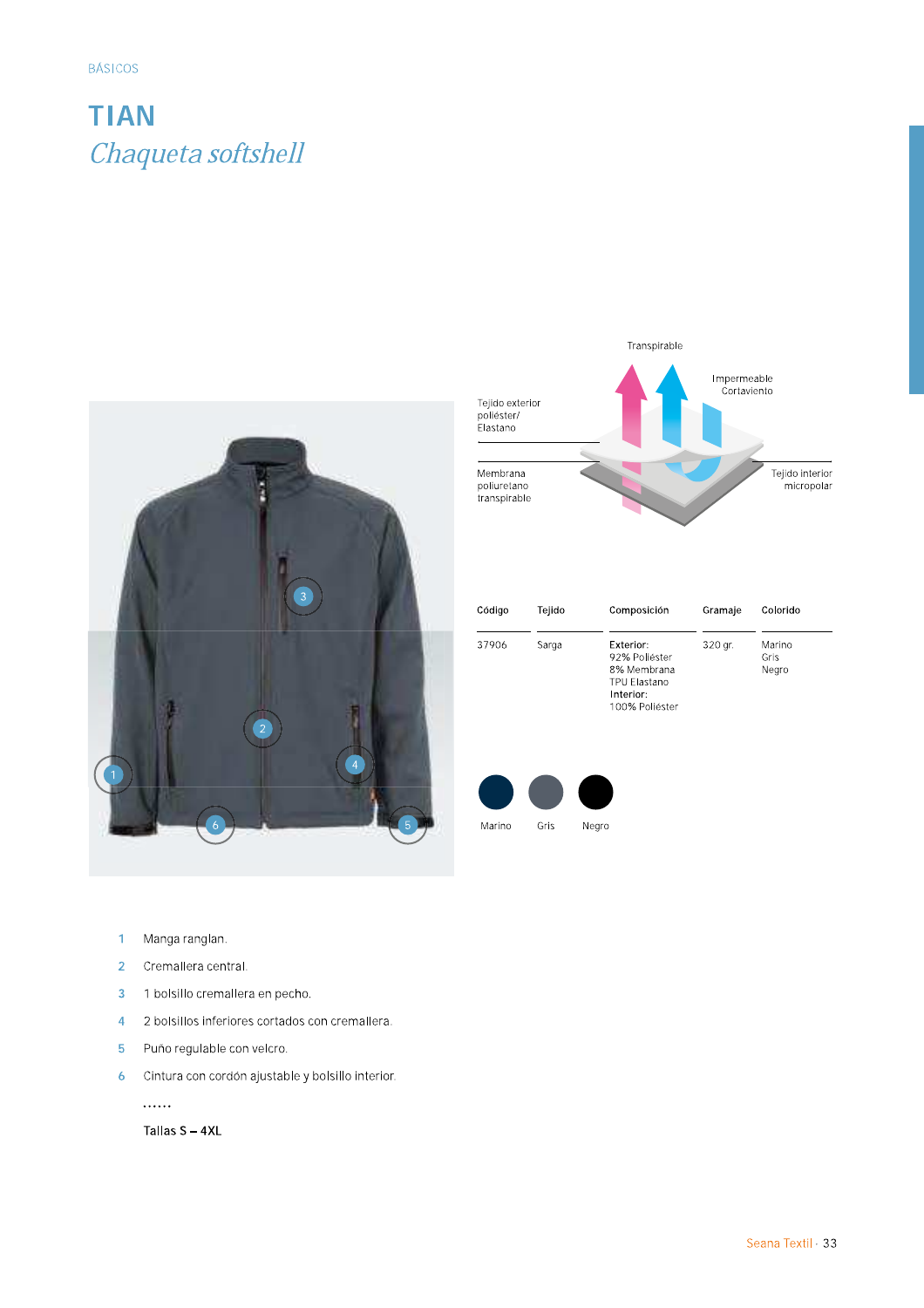#### **SABA** Sahariana



| Código | Tejido | Composición                  |         | Gramaje | Colorido                                      |
|--------|--------|------------------------------|---------|---------|-----------------------------------------------|
| 40380  | Sarga  | 65% Poliéster<br>35% Algodón | 240 gr. |         | Marino<br>Azulina                             |
| 41380  | Sarga  | 65% Poliéster<br>35% Algodón | 240 gr. |         | Blanco<br>Gris<br>Beige<br>Azafata<br>Granate |
| 40150  | Sarga  | 100% Algodón                 | 270 gr. |         | Marino<br>Azulina                             |
|        |        |                              |         |         |                                               |
|        |        |                              |         |         |                                               |

- 1 Sahariana con cuello solapa.
- 2 3 bolsillos de parche delanteros.
- 3 2 aberturas espalda.

. . . . . .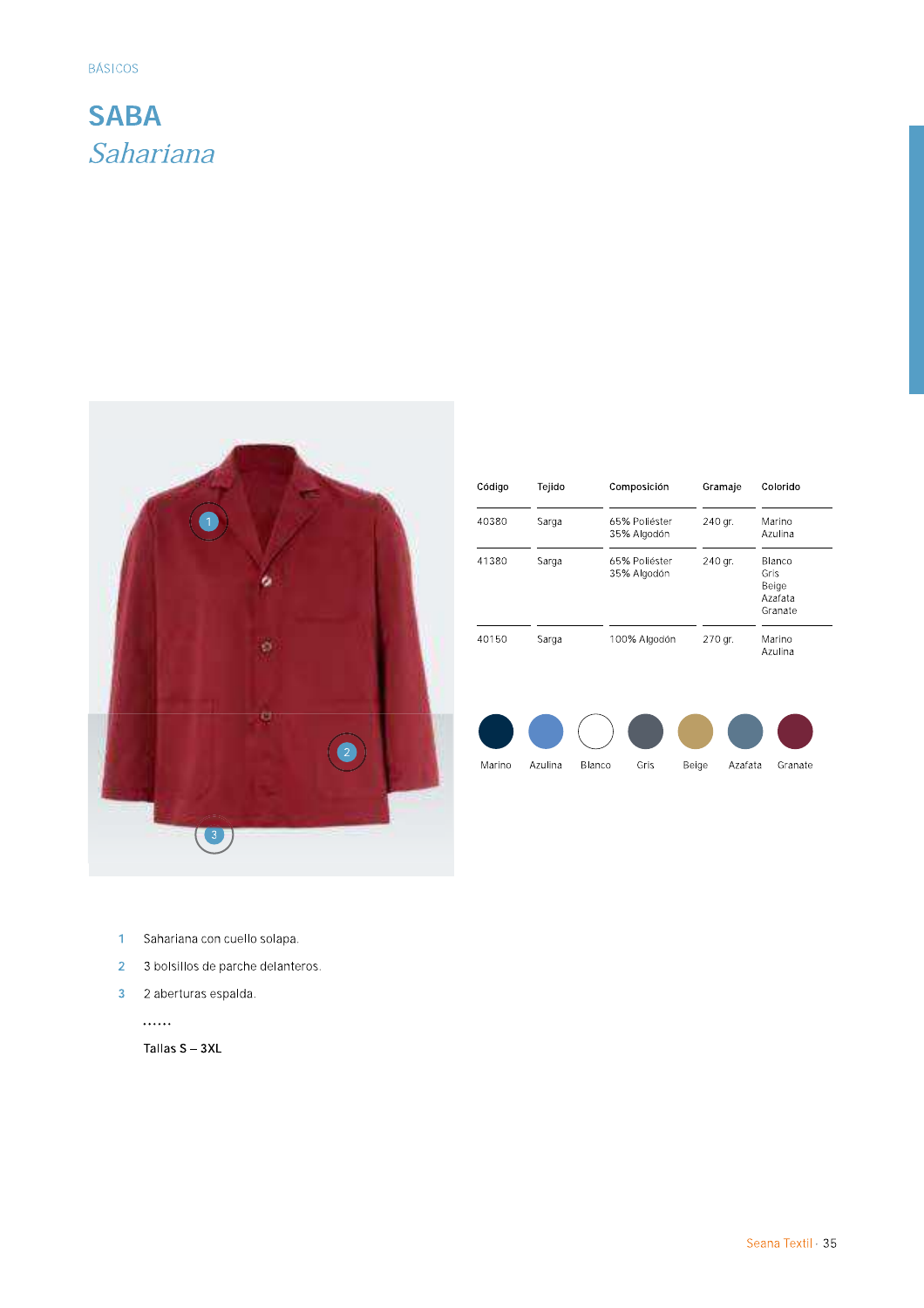#### **GUSS Bata**

#### Bata 3/4.

Cuello solapa.

3 bolsillos de parche delanteros.

1/2 cinturón espalda.

#### . . . . . .

Tallas S - 3XL

| Código | Teiido | Composición                  | Gramaje | Colorido                       |
|--------|--------|------------------------------|---------|--------------------------------|
| 50380  | Sarga  | 65% Poliéster<br>35% Algodón | 240 ar. | Marino<br>Azulina              |
| 51380  | Sarga  | 65% Poliéster<br>35% Algodón | 240 gr. | <b>Blanco</b><br>Gris<br>Beige |



## **GUSS** Clip bata cro

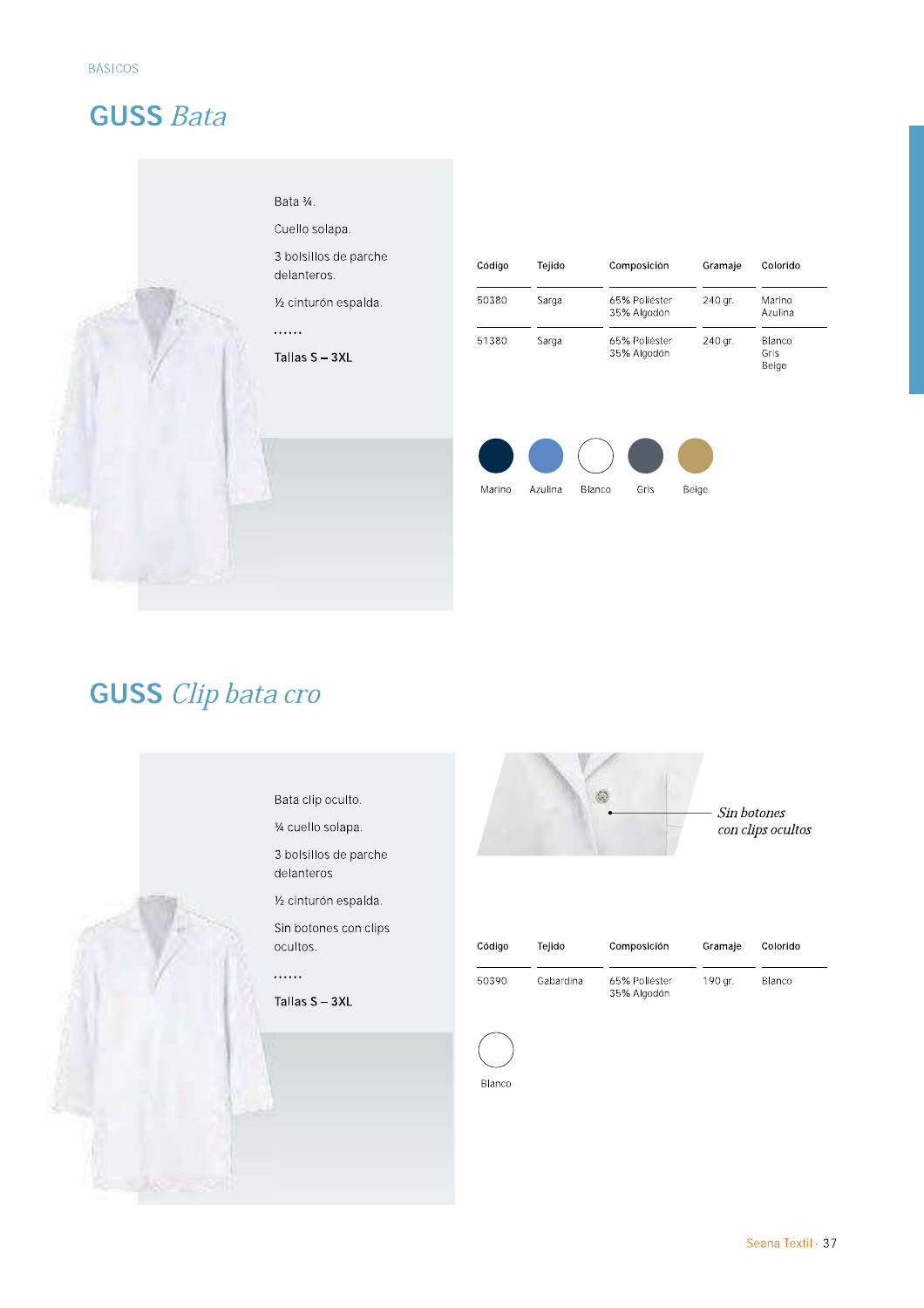# **BALI M/C** Bata señora manga corta



| Código | Tejido | Composición | Gramaje | Colorido                                   |
|--------|--------|-------------|---------|--------------------------------------------|
| 93380  | Plana  | Tergal      | 220 gr. | Azulina<br>Blanco<br>Verde Hoja<br>Celeste |





- Bata señora manga corta.  $\overline{1}$
- $\overline{2}$ Cuello solapa.
- 3 bolsillos de parche delanteros.  $\overline{3}$
- 1/2 cinturón espalda.  $\overline{4}$
- $\overline{5}$ Pinzas delanteras.

. . . . . .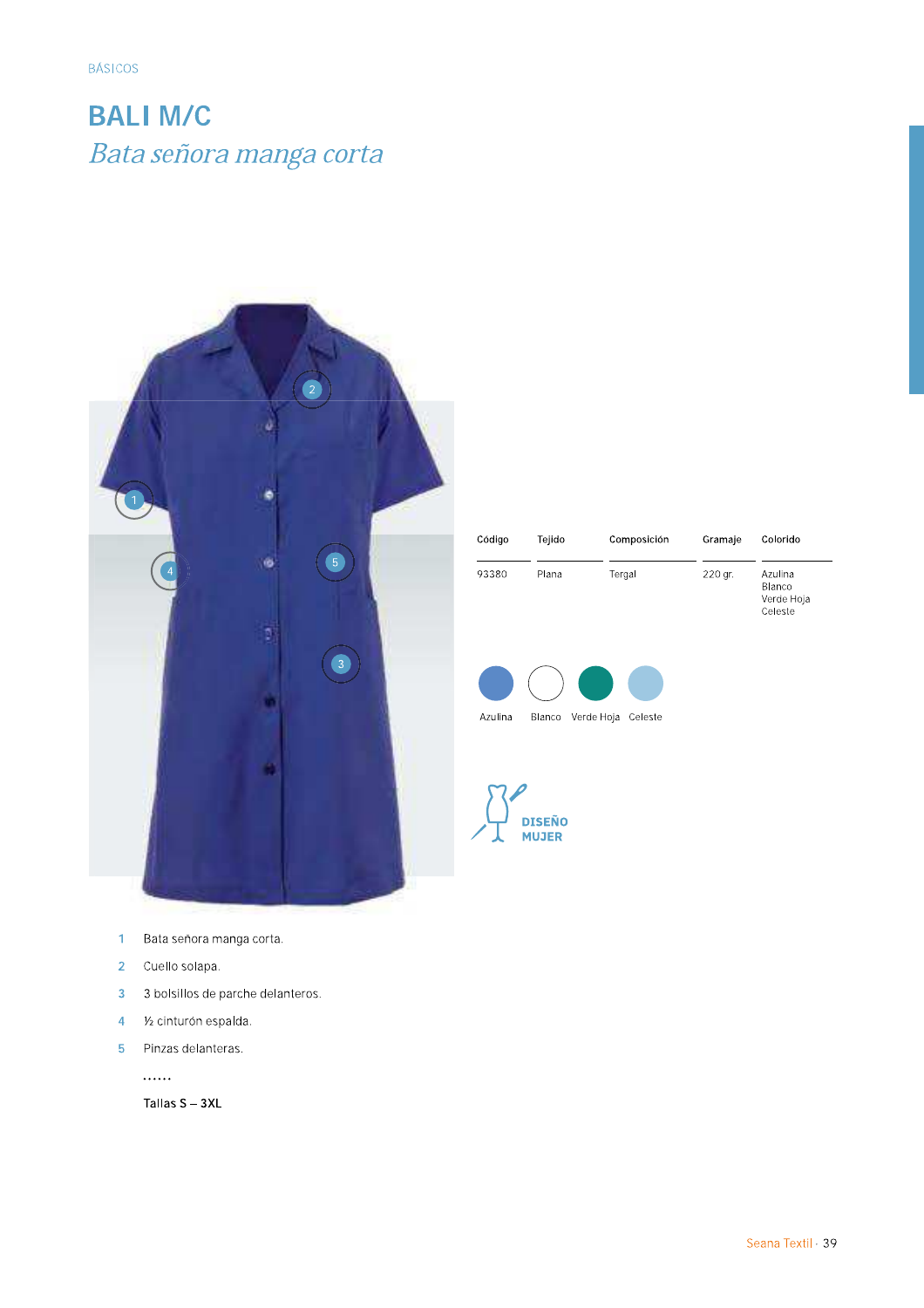## **RECTO** Mono cremallera



| Mono cremallera central recta sopatada. |  |
|-----------------------------------------|--|

- 2 1 bolsillo superior con tapeta y cremallera.
- $\overline{3}$ 2 bolsillos inferiores de parche.
- 1 bolsillo trasero de parche y gomas cinturilla  $\overline{4}$ espalda.
- $\overline{5}$ Puño elástico.

. . . . . .

| Código | Teiido | Composición                  | Gramaje | Colorido          |
|--------|--------|------------------------------|---------|-------------------|
| 60330  | Sarga  | 65% Poliéster<br>35% Algodón | 240 gr. | Marino<br>Azulina |